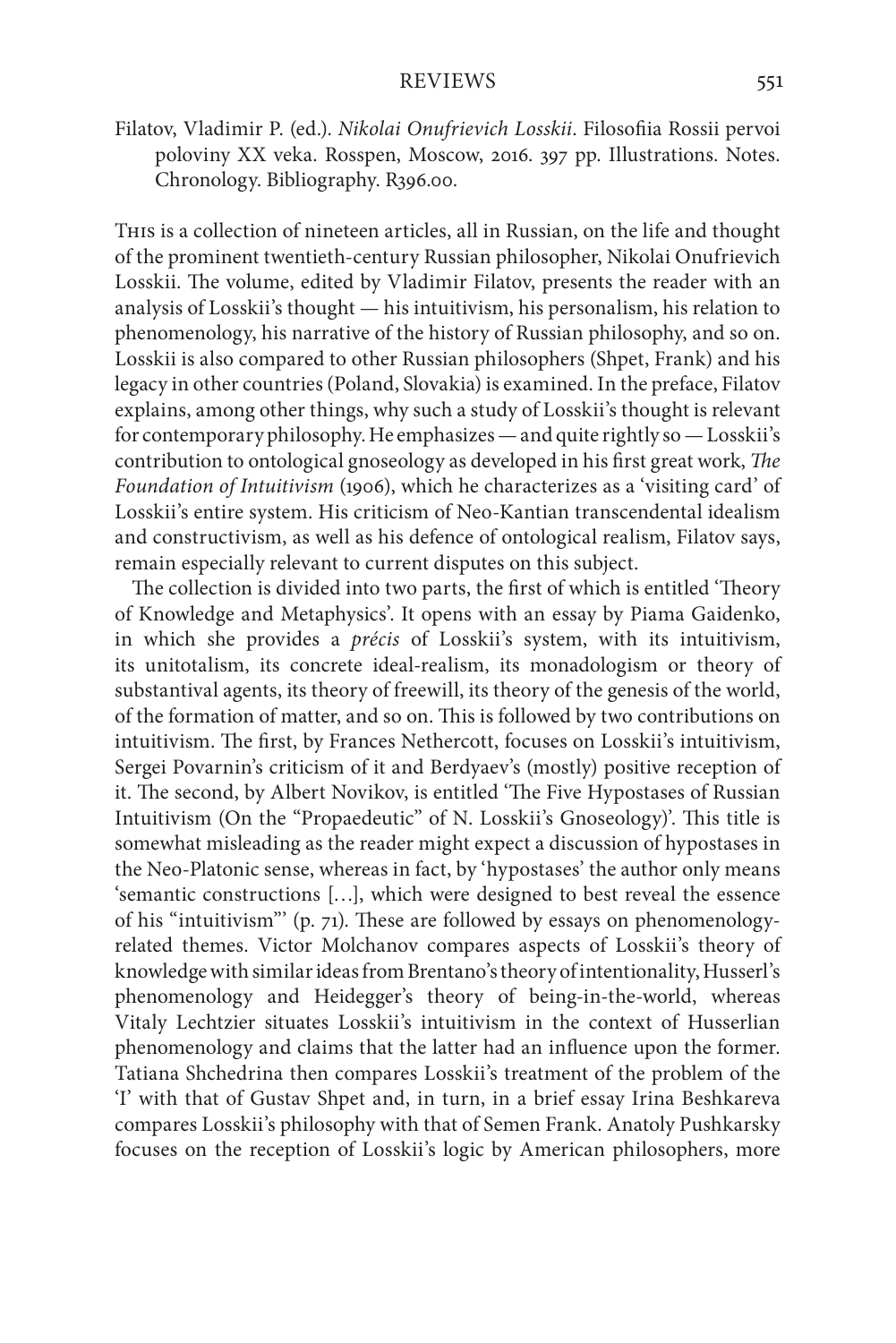precisely on the reception of Losskii's *Handbuch der Logik* (1927) by Clarence Lewis and on that of his brochure *Analytic and Synthetic Propositions and Mathematical Logic* (1953) by Christopher Blake. Concluding this part of the book is an essay by Elena Serdyukova based on Losskii's article 'Space, Time and Einstein's Theories' (1953) and letters exchanged between Losskii and Einstein on the nature of space and time. Serdyukova recently retrieved these previously unpublished letters from the Einstein archives at the Hebrew University of Jerusalem and the Losskii archives at the Institut d'études slaves in Paris.

The second part of the book, entitled 'Personality. Religion. Culture', begins with an essay by Vasily Vanchugov on Losskii's *History of Russian Philosophy*  (1951), the initial idea of which, the author surmises, may have been inspired by Bertrand Russell's *History of Western Philosophy*, which was first published in 1945. The author suggests that Losskii's *History of Russian Philosophy* is so subjective and personal that it might as well have been titled '*History of Losskii's Philosophy*' (p. 210). Irina Blauberg then examines Losskii's treatment of the concept of personhood, and Roman Granin explores his eschatological doctrine of reincarnation. Varvara Popova considers Losskii's *The Character of the Russian People* (1957) and discusses how the account of the essential features of the Russian national character proposed therein can be used to analyse the cultural foundations of various philosophizing styles, including Losskii's own, and Evgeny Babosov focuses on sources — going all the way back to Losskii's childhood in Vitebsk — that may have played an important role in the development of his philosophy. These are followed by two essays on the reception and legacy of Losskii's ideas in other countries: Teresa Obolevitch covers Losskii's manifold ties to Poland, including, but not limited to, his Polish ancestry and the reception of his thought by Polish philosophers, and Zlatica Plašienková explores Losskii's years in Slovakia, where his most ardent follower was Jozef Dieška, and his contribution to the development of Slovak philosophy. An essay on Losskii's 'philosophical journalism' by Oleg Ermichin examines the Russian philosopher's publications in newspapers on topics such as communism, democracy, society and the church. Alexander Podoxenov appraises Losskii's influence on the Soviet writer Mikhail Prishvin, who wrote, 'All of us artists are necessarily naive realists […]. Thank God, true philosophers (Losskii) do not shy away from "naive realism"' (p. 320). Finally, Alexander Opalev and Vladimir Schultz provide an account — based on Losskii's arrest record still kept to this day in the archives of the FSB in St Petersburg — of Losskii's last days in Russia before his expulsion in 1922. The collection concludes with a chronology of Losskii's turbulent life and bibliographies of his countless works and secondary literature on his thought. The book is also richly illustrated with many photographs.